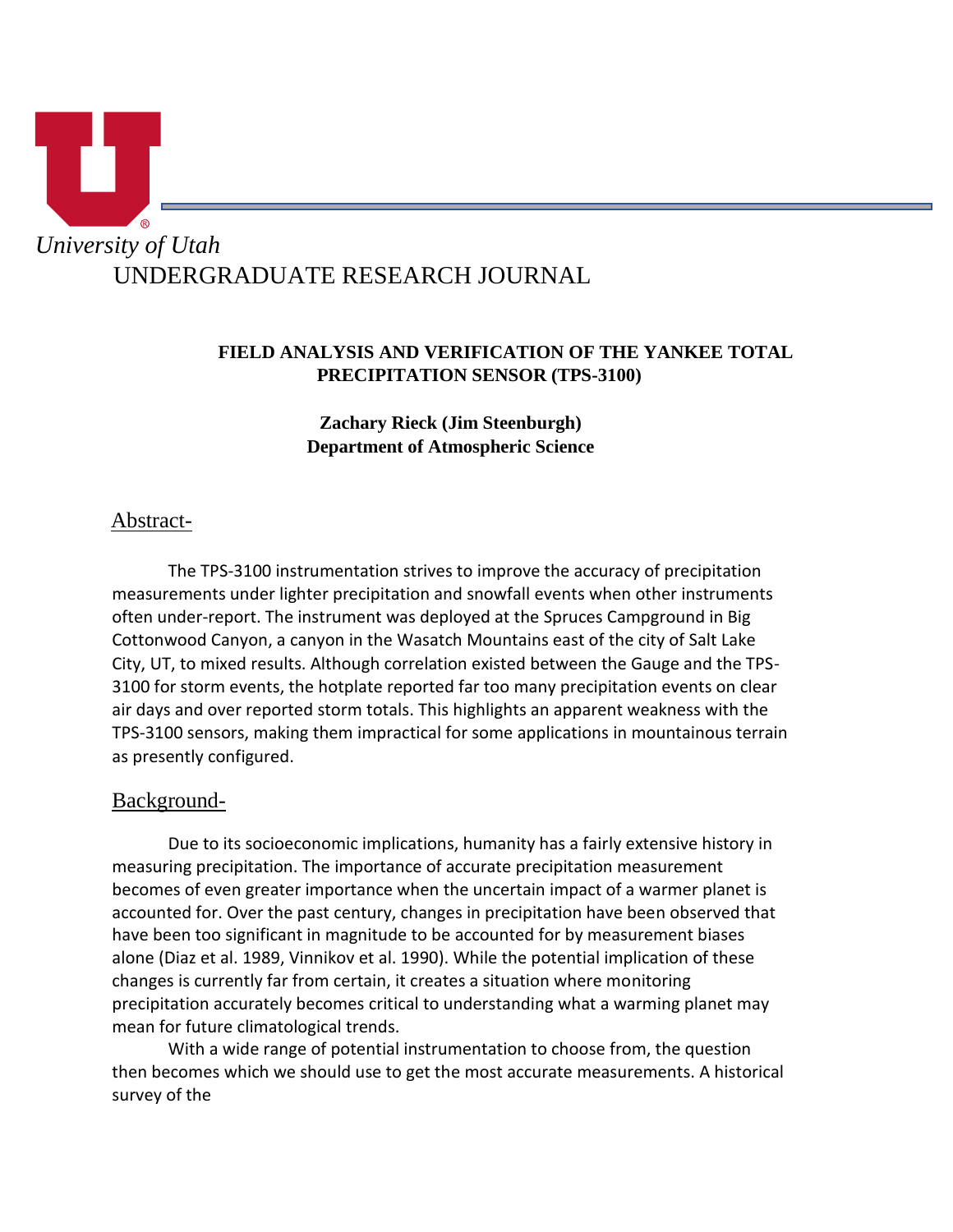USSR's use of precipitation measurement (Groisman et al. 1991) dates the region's measurements back as far as 1830. Since the former USSR took up nearly one sixth of the Earth's landmass, precipitation totals varied greatly across the country, leading to a unique challenge for recording meteorological observations. Measurements were first recorded only in industrial cities through the Department of Mines before eventually growing to tens of thousands of sites by the 1980s. Due to the mid-latitude location allowing for both frozen and liquid precipitation, even the first instruments attempted to measure the liquid content of frozen precipitation.



FIG. 1. An illustration depicting the systematic changes in the precipitation network over the USSR (Groisman et al. 1991) As depicted in figure 1, several key advancements helped to improve the measurement at these stations. Among these were the installation of wind shields, site relocations, and the wetting correction. Still, despite these corrections and improvements, errors of up to 10% are still commonplace in observations.

 In the United States, the primary form of precipitation measurement has been, and often continues to be, the tipping bucket instrument. The system works to collect precipitation (which it melts to a liquid equivalent if frozen) and then pours it out once it reaches a certain threshold. This instrument still has significant drawbacks, however. The tipping bucket system has been shown to suffer from significant errors on smaller time scales of less than 10-15 minutes (Habib et al. 2001). In addition, minimal precipitation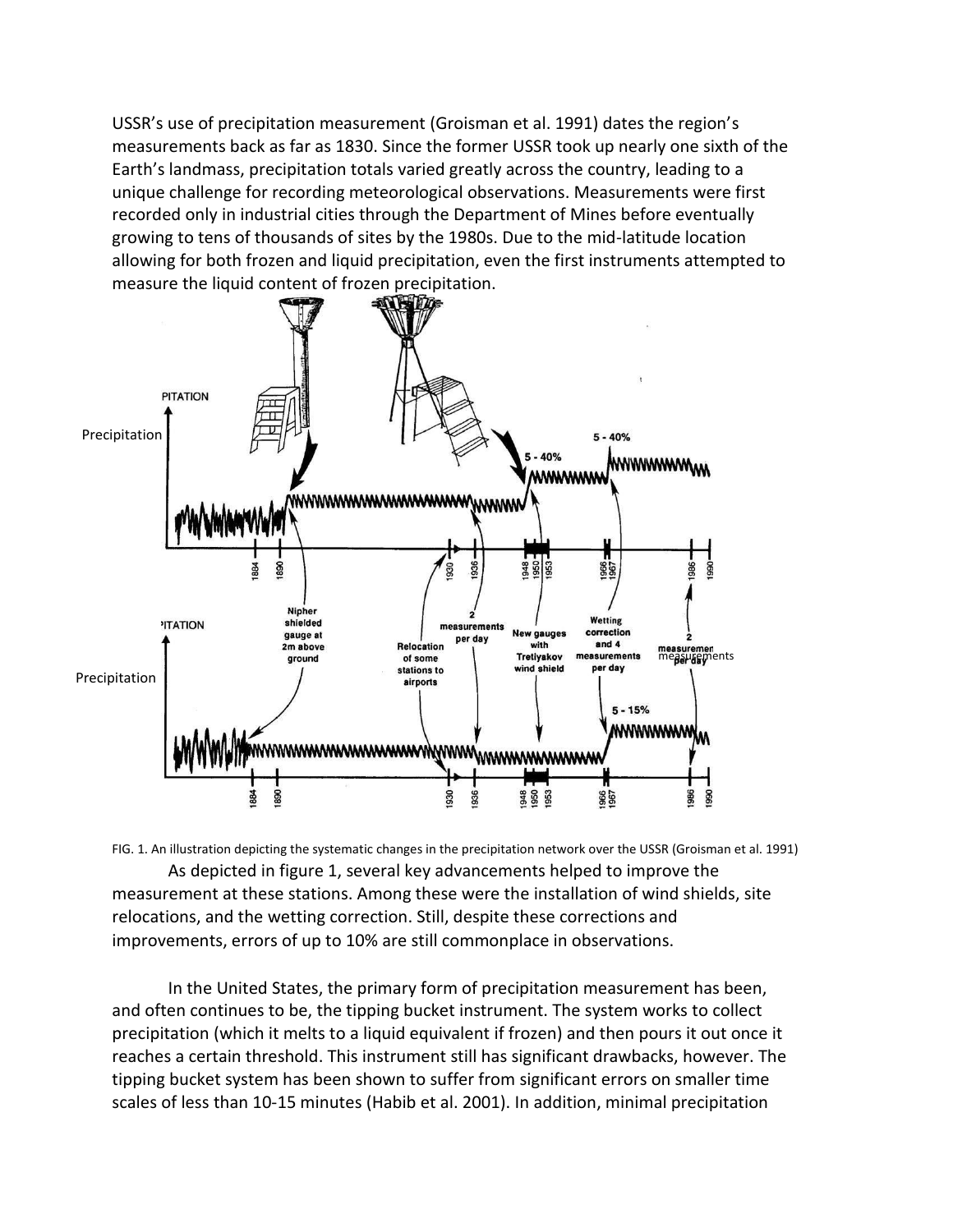amounts are neglected if they fail to reach the threshold required for measurement. Despite this, it has been asserted that these gauges can provide an accurate measurement if proper correction software is applied (Lanza & Stagi).

The TPS-3100 instrumentation attempts to improve on the deficiencies of the tipping bucket system. Through the use of two independently heated plates connected by a thermal tube, it is possible to obtain real-time precipitation measurements based on the energy required to maintain a constant plate temperature (Halet et al. 2003). The top plate is exposed to precipitation, while the bottom one is shielded by the top plate. Thus, during precipitation, it will take more energy to keep the warmer top plate at a constant temperature than the bottom plate (Rev 2012). This method of measurement will allow for more accurate precipitation measurement during both very light and very heavy precipitation events that other precipitation instruments often struggle with.



FIG. 2: Schematic of TPS-3100 and basic principles of device functionality (Yankee Environmental Systems, 2005)

## Methods-

Before deploying the instrument, a great deal of consideration was put into the siting.

The TPS-3100 manuals instruct the user to use a flat, open space with a minimal amount of obstruction. Locating a position that matched these conditions within the state of Utah that also received consistent snowfall proved challenging. Ultimately, the Spruces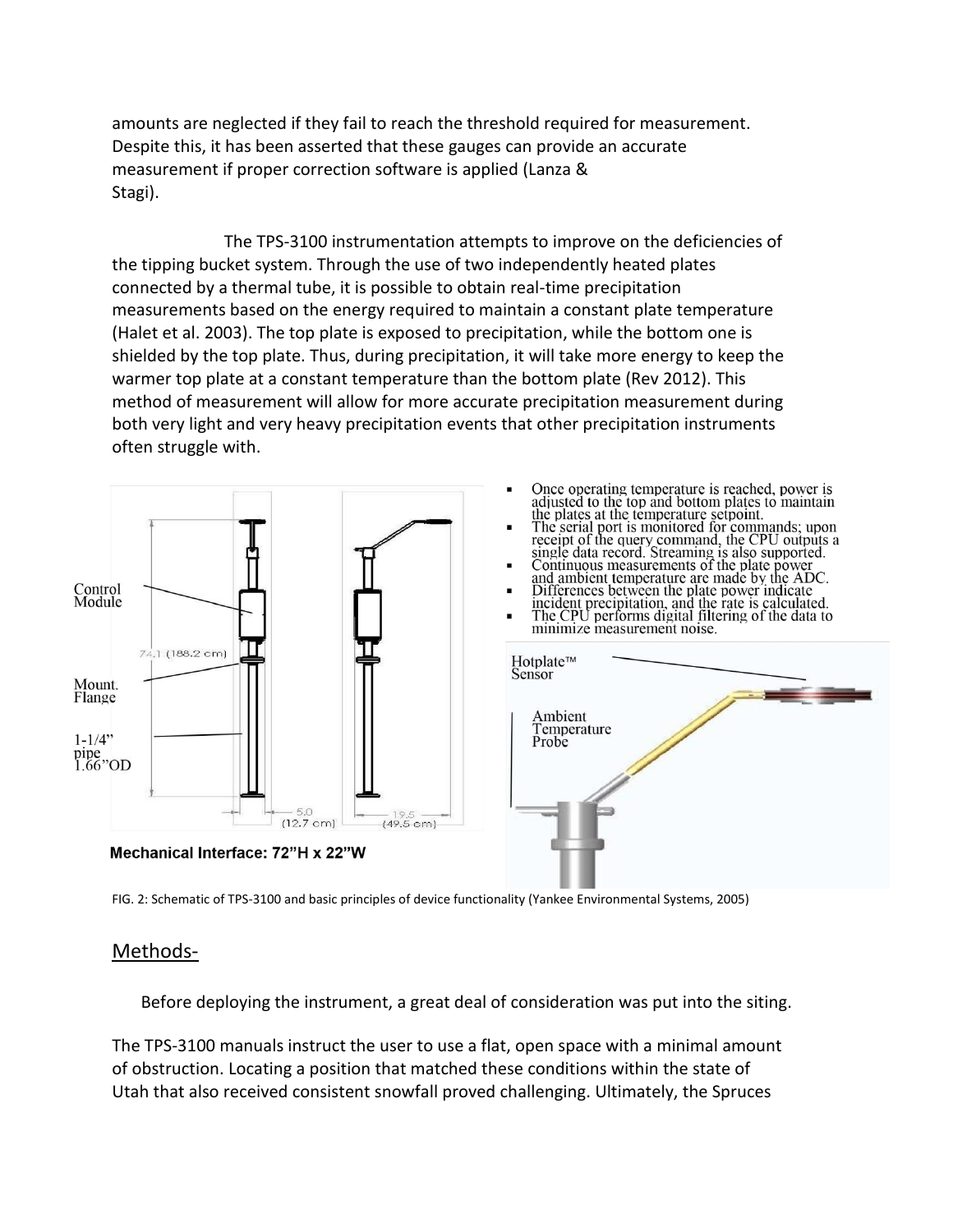location was chosen due to being a relatively level and open environment, as well as its accessibility and availability of comparable data nearby. The primary disadvantage of the site was a large quantity of pine trees surrounding it with the potential to capture falling precipitation before it hit the ground, or possibly shed snow on the sensor at times when precipitation wasn't falling.



FIG 3: Photo taken of Hotplate and surrounding site on day of deployment before any snow fell

In order to feasibly deploy the instrumentation, it was necessary to record the data via a pre-developed program. This was done by configuring the hotplate instrumentation to output data to a Campbell Scientific CR1000 data logger, which allowed for data collection without a direct connection to a computer. A program was written, entitled "Hotpants," which had the hotplate automatically communicate all applicable station information (temperature, precipitation total, etc.) via the onboard serial port every minute. A wireless communicator then sent this information to Mesowest, giving us a medium through which to view the data.

Liquid Precipitation Equivalent (LPE) was measured as a daily total recorded by the sensor, with the total resetting at local midnight. Thus, an ongoing daily total was available at 2359 MST that was used for our comparison. The hotplate was deployed on November 5, 2016, and recorded information until it began to cease communications with Mesowest on January 13, 2017. Once communications ceased, the station was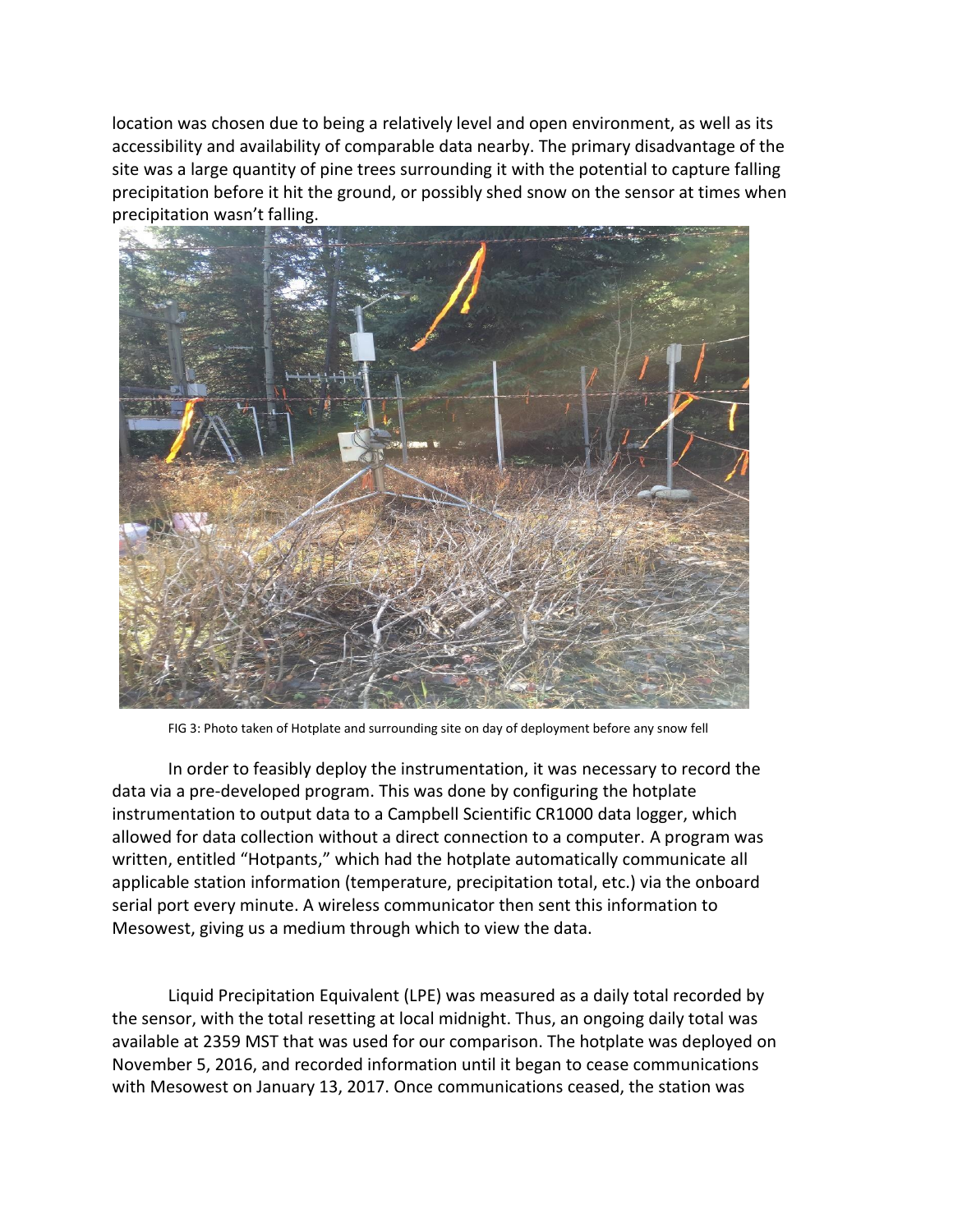taken down about two weeks later due to an inability to resolve the communication issue. All relevant data was downloaded from the Mesowest archive for the period of time we had available and compared against the data from the Utah Department of Transportation's sensor nearby. Additionally, a manual observation was done for a 48 hour interval from January 11-13 for an incoming storm. The LPE for the event was obtained by setting out a snowboard to use as a base for the measurement and taking a core of the freshly fallen snow via a coring tube. This manual observation was then compared to both the hotplate and the gauge.

#### Results-

Due to the inactivity of the station beyond mid-January, the results provided by the station were somewhat limited. However, when the Hotplate was compared to the other indicators available, some troubling results were discovered. During a snowfall event occurring from January 11-13, the Hotplate was directly compared to a manual observation taken in the vicinity (within 10 meters) of the instrument. When the core was taken and melted down, approximately 11.9 mm of LPE were recorded. Meanwhile, the Hotplate recorded 39.9 mm, which was an over report of approximately 28 mm for the time period. With manual observations generally being regarded as the most accurate method for evaluating the precipitation output of a storm, the instrument's major overestimate of LPE was concerning.

Given the close proximity of the station to UDOT's gauge, the best evaluation of the instrument's performance may be to compare the LPE measured by the two stations over the time period it was deployed. Figure 4 shows a direct comparison of the outputs of the hotplate versus the gauge, which indicated that on days both the gauge and the hotplate recorded precipitation, the readings were relatively close aside from a few outliers. However, the figure also highlights the primary concern of the hotplate's output. After being deployed for a period of approximately two weeks, the TPS-3100 began to record false precipitation events in which the sensor recorded periodic increments of precipitation on clear air days.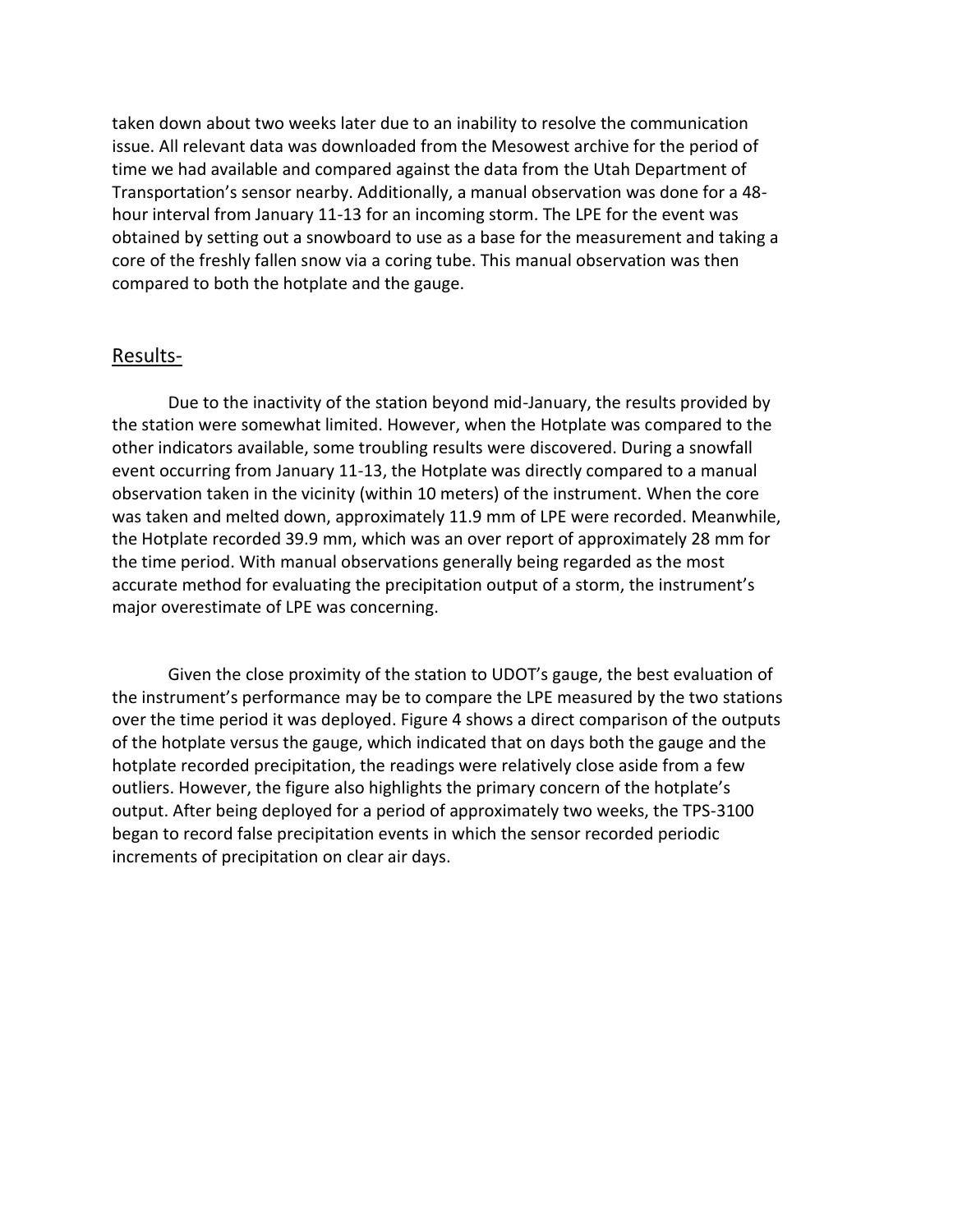

FIG 4: LPE output (mm) of the gauge and hotplate during time hotplate communications were active

These readings were sporadic at first before increasing in frequency until they began to occur daily. In addition, once these false readings began to occur, the hotplate began to over report LPE on days that precipitation DID occur. This bias toward over reporting can be seen in figure 5, which shows the correlation of precipitation outputs from the hotplate and the gauge relative to a 1:1 line. This analysis omits days where the instruments recorded no precipitation, as well as significant outliers (days with a LPE exceeding 60 mm). The data is strongly skewed to the left, indicating an over reporting bias by the hot plate sensor.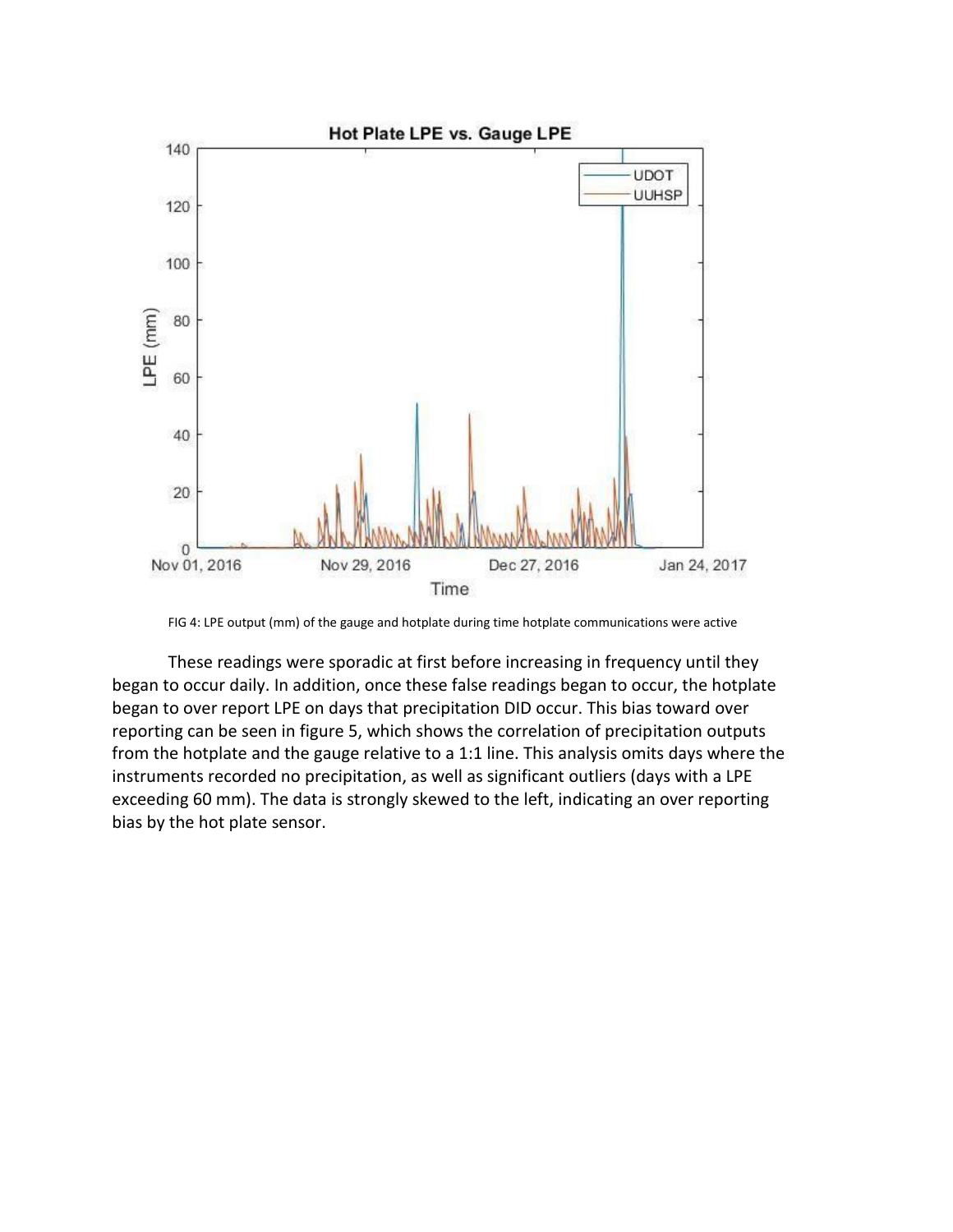

FIG 5: Hotplate and Gauge LPE correlation relative to a 1:1 line

#### Analysis-

The TPS-3100 advertises itself as being able to more accurately measure small amounts of precipitation than a typical precipitation gauge, but the results of this study seem to show that the greater sensitivity of the instrument has its flaws. Perhaps the over reporting of the sensor can be attributed to (at least in part) the location in which it was deployed. Yankee Environmental Systems states in their manual that the siting should be an "open flat field." (Rev, 2012). However, the feasibility of deploying the instrument in an idealized environment such as this is difficult, especially in a complex environment like Utah. While the site loosely met these criteria, the close proximity of dense pine trees, as well as the enclosed environment of the canyon were certainly factors that could've caused the instrument to malfunction.

Another challenge presented by deploying the TPS-3100 in this environment was its inability to remain online throughout the entire intended study period. When deployed in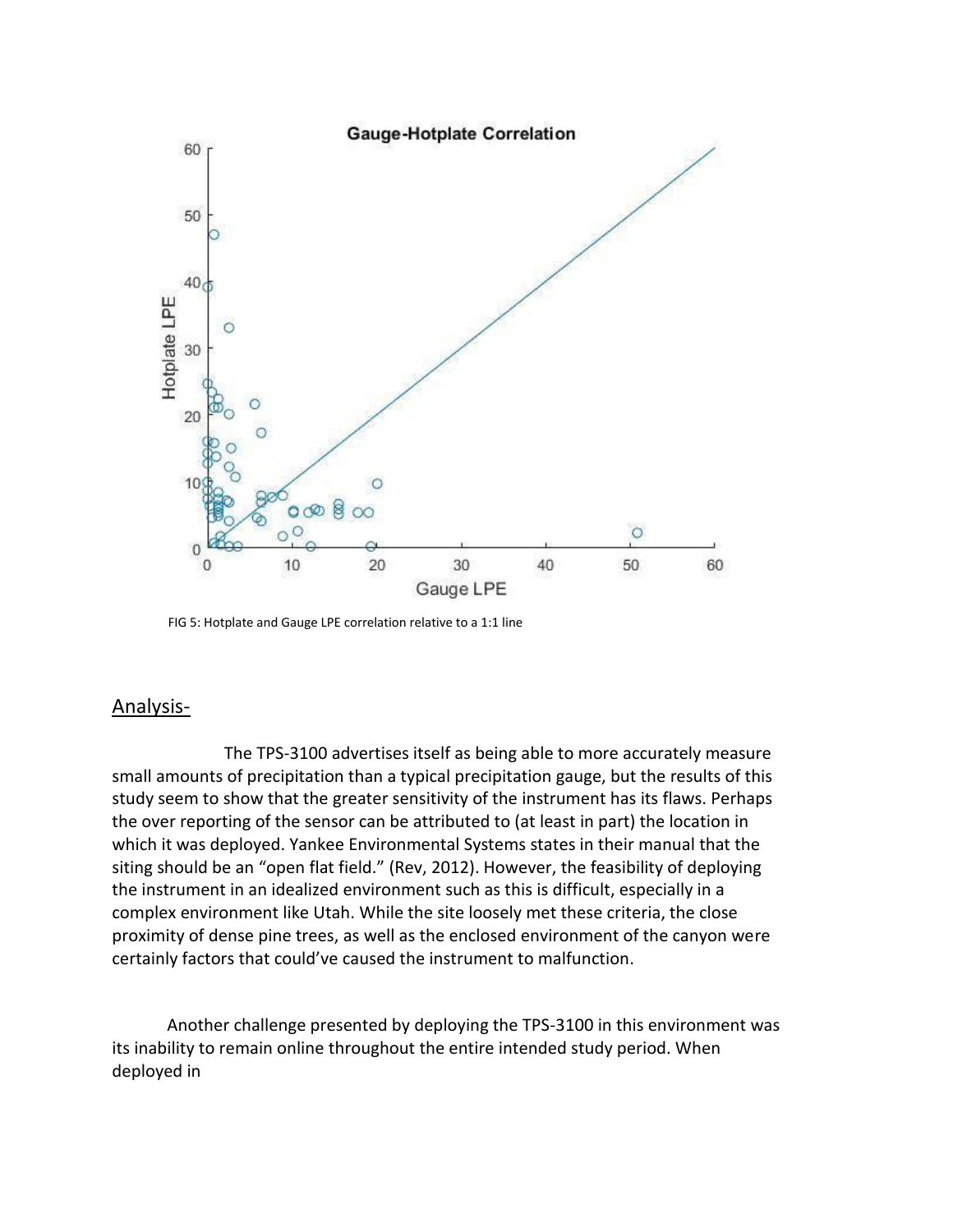November, the initial goal had been to monitor the station through the entire winter season (i.e. through at least early March). With the station unable to continue reporting normally throughout the intended time period, its reliability in a mountainous region can be questioned. It remains unknown exactly what caused the station to go offline, though several possibilities exist, including a malfunction of the instrument, and a malfunction of the communicator reporting the data to the Mesowest system.

Ultimately, the results of this study point toward several significant concerns with deploying the TPS-3100 for accurate LPE measurements in a mountainous environment. Until these difficulties are resolved by the manufacturer, gauge measurements and manual observations serve as more reliable reporting methods.